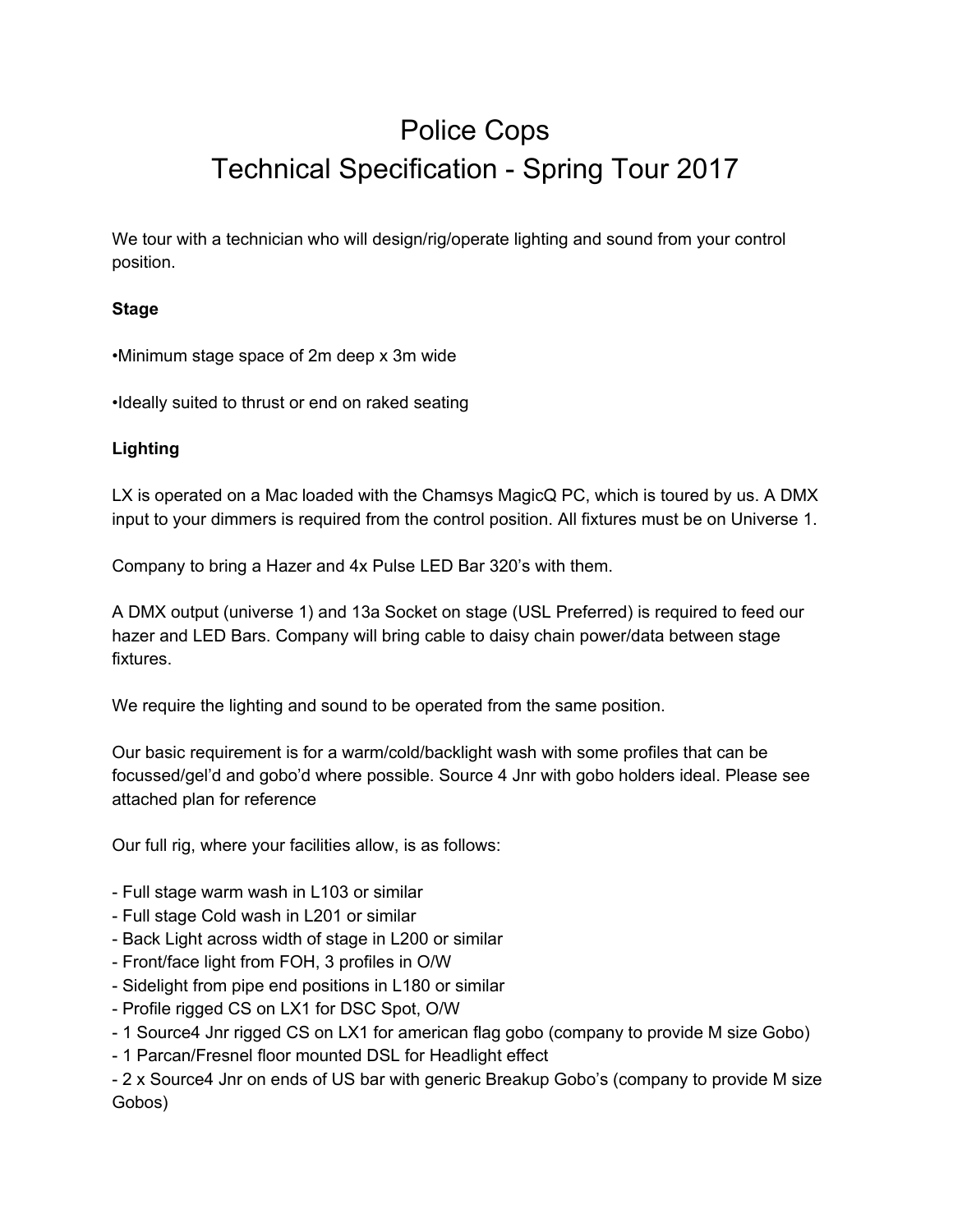- 1 x Source4 Jnr mounted SL on US bar for Window Gobo (company to provide M size Gobo)

LED fixtures can be used, if they are part of your standard rig, and are on universe 1.

Where possible LX is to be rigged in advance but our technician will be happy to rig, focus etc on the day, with the assistance of your staff.

#### **Sound**

For Playback we use a Mac operating Q-Lab which we tour ourselves and requires just 2x XLR inserts to your sound desk and PA via our own sound card.

Live sound on stage requires only 1 x 13 amp socket USR for an electric guitar and amp.

#### **Set/Props**

Our set is comprised of 14 cardboard boxes approx. 30"x45" which we lay at the edge of the stage, 7 stage right and 7 stage left.

We require the venue to supply two chairs (wooden if possible).

#### **Other**

There are 3 cast member in the show. They require one dressing room. Clearance is to be given to the cast, and then the technician. Procedures for doing this can be arranged on the day.

Company will arrive in one car. A space at the dock is required to unload and parking is required for the duration of the show.

Where possible, for a 7 or 8pm show, we would arrive for our get in at 1pm.

The show running time is approximately 1 hour, with no interval.

The get out takes around 30-40 mins.

*If you require any further technical info, please contact Adam Bottomley, Technician/LD at:*

[adam.adztech@gmail.com](mailto:adam.adztech@gmail.com) 07794638027

Many Thanks,